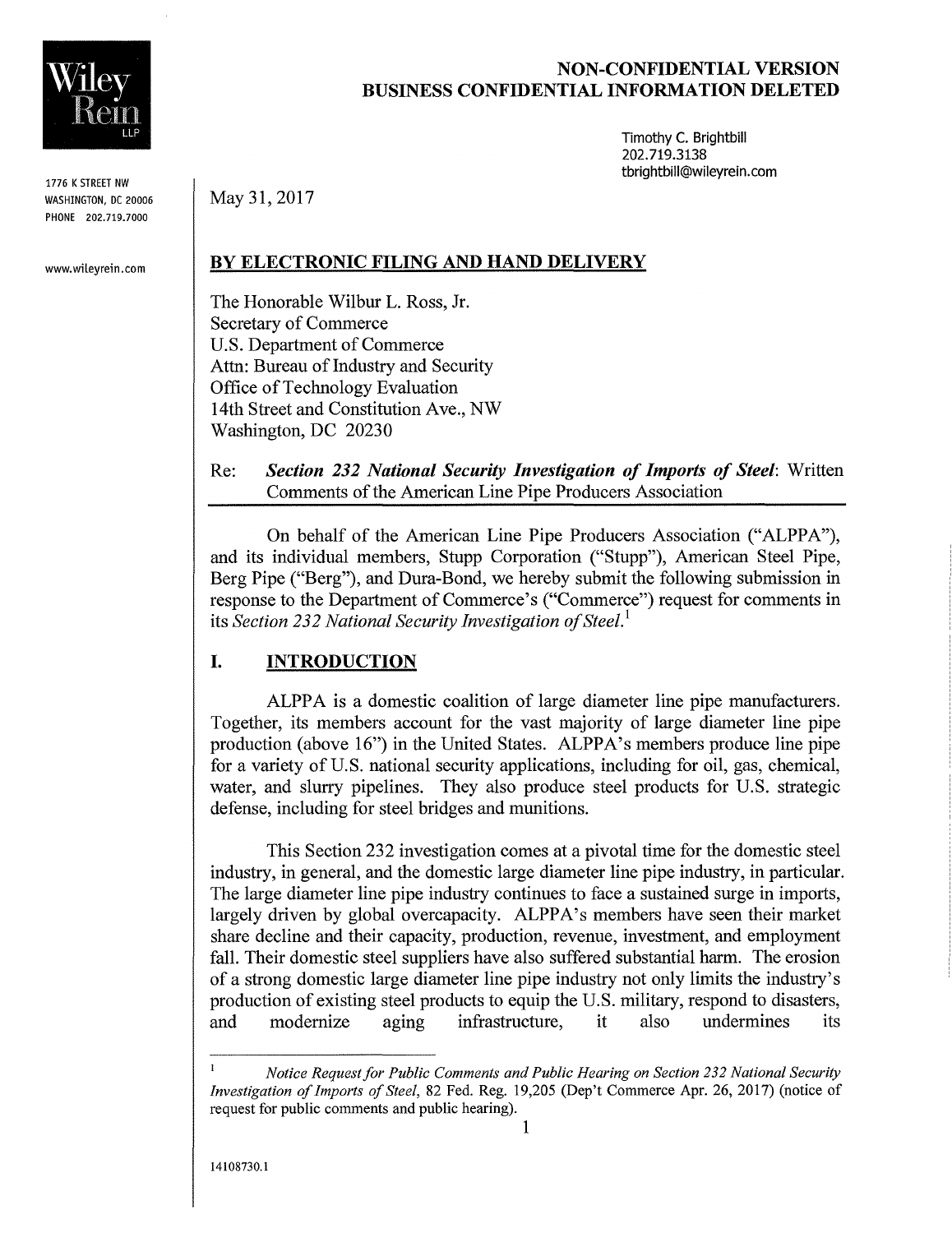

#### May 31, 2017 Page 2 **NON-CONFIDENTIAL VERSION BUSINESS CONFIDENTIAL INFORMATION DELETED**

development of new steel products to meet evolving national security needs. As further discussed below, the Secretary of Commerce (the "Secretary") should conclude that imports of large diameter line pipe and other steel products threaten to impair U.S. national security, and recommend broad trade relief to effectively address this threat.

## **II. REQUEST FOR CONFIDENTIAL TREATMENT**

ALPPA respectfully requests that the information contained in single brackets ("[ ]") throughout this letter be treated as business confidential information and withheld from public disclosure pursuant to 15 C.F.R. § 705.6(a). The information contained in brackets constitutes company proprietary information, including trade secrets and commercial and financial information, the release of which to the public would cause substantial harm to the competitive position of the submitters. This company proprietary information is exempted from public disclosure by the Freedom of Information Act. 5 U.S.C. § 552(b)(4). This information is exempted from public disclosure in trade remedy cases, pursuant to 19 U.S.C. § 1677f(b). A non-confidential version of this letter with business confidential information redacted is being submitted concurrently with this business confidential version.

## **III. IMPORTS OF LARGE DIAMETER LINE PIPE THREATEN TO IMPAIR U.S. NATIONAL SECURITY**

# **A. ALPPA Produces Products for U.S. National Security**

Section 232 of the Trade Expansion Act of 1962 directs the Secretary to determine whether "an article is being imported into the United States in such quantities or under such circumstances as to threaten to impair the national security."<sup>2</sup> In prior investigations, Commerce has defined "national security" broadly to include not only issues directly related to national defense, but also to "the general security and welfare of certain industries ... that are critical to the minimum operations of the economy and government."<sup>3</sup> Commerce has made clear that '''national security' should encompass certain domestic economic concerns, in addition to national defense concerns." $4$  These economic concerns include the demand requirements of 28 "critical industries," which include the energy and water and wastewater systems sectors.<sup>5</sup>

<sup>&</sup>lt;sup>2</sup> 19 U.S.C. § 1862(b)(3)(A).

U.S. Department of Commerce, Bureau of Export Administration, *The Effect of Imports of Iron Ore and Semi-Finished Steel on the National Security* (Oct. 2001) ("Iron Ore and Semi-Finished Steel Report") at 5.

 $\frac{4}{5}$  *Id. Id.* at 16. Commerce has previously identified both pipelines and water transportation as "critical industries" for the minimum operations of the economy and government.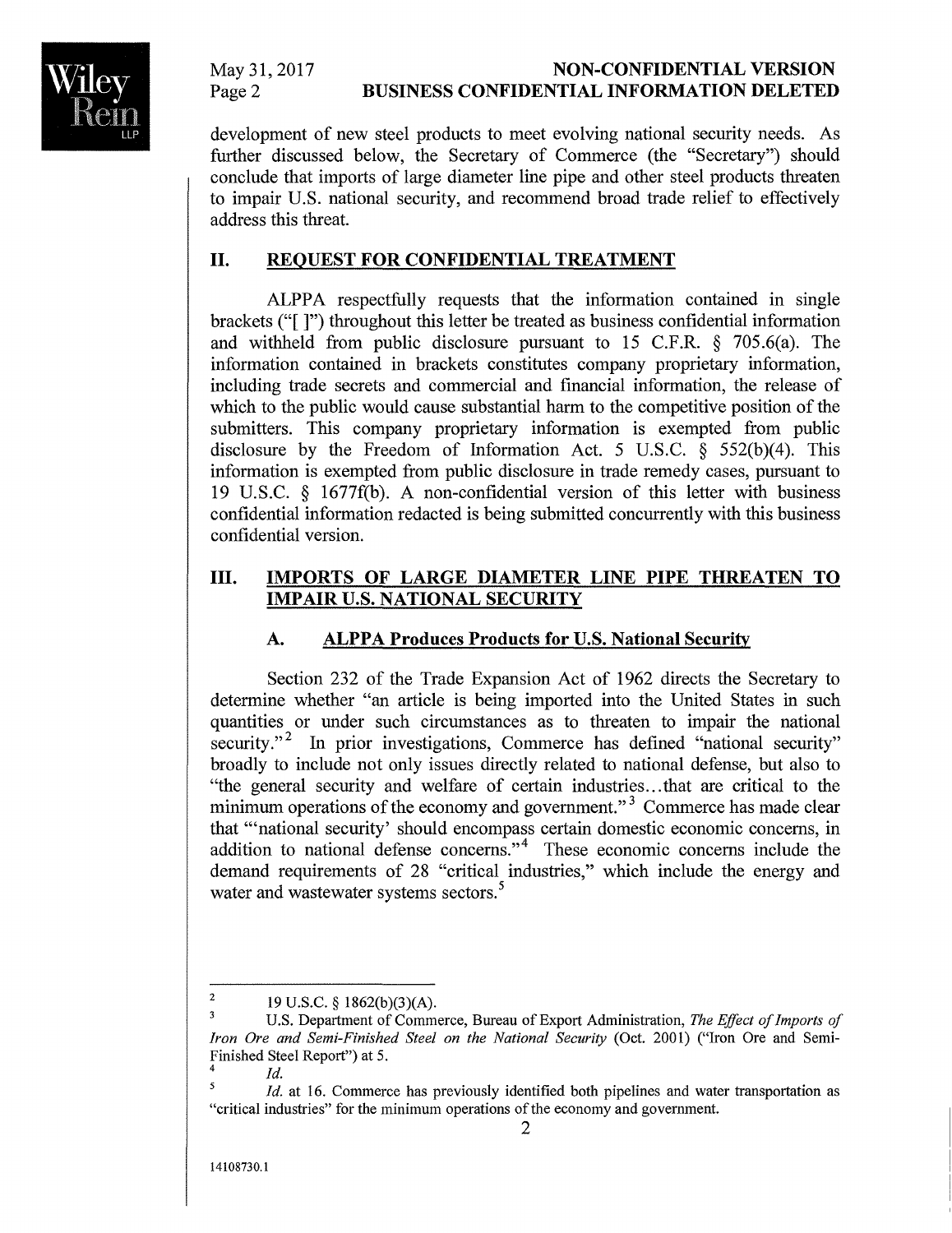

As Commerce has recognized, <sup>6</sup> a broad interpretation of U.S. national security has support in both the statute and legislative history of Section 232. For instance, Section 232 directs the Secretary to "recognize the close relation of the economic welfare of the Nation to our national security."<sup>7</sup> Moreover, the legislative history of Section 232, including the legislative history of predecessor provisions, indicates that some members of Congress intended that "national security" should encompass certain domestic economic concerns, in addition to national defense concerns." As a result, consistent with Commerce's practice in prior investigations, and the statute and its legislative history, the agency should continue to adopt a broad definition of U.S. national security in this proceeding.

ALPPA's members produce a number of steel products for U.S. national security, as defined above. With respect to critical infrastructure, its members produce large diameter line pipe for oil, gas, chemical, water, sewage, and slurry pipelines. Specifically:

- Stupp manufactures steel line pipe and applies coatings for pipe with outside diameters ranging from  $10$ " to  $60$ " in grades of up to  $X$ -80 for the transportation of crude oil, natural gas, natural gas liquids, carbon dioxide, and refined products.
- Dura-Bond manufactures API straight seam double submerged arc welded pipe in diameters ranging from 24" to 42," in grades of up to X-80, and in lengths of up to 80' for the transport of oil, natural gas, and liquids.
- Berg produces longitudinally welded and spirally welded large diameter steel line pipe for the oil, natural gas, fuel supply, water, and construction industries. Berg manufactures API line pipe, ranging from 24" to 60," in grades of up to X-80, and in lengths of up to 80'.
- American Steel Pipe manufactures API line pipe in diameters of 12"-24" to transport crude oil, oil products, natural gas and natural gas liquids throughout the United States.

Each of these line pipe products plays a vital role in promoting U.S. energy independence.

ALPPA's large diameter line pipe has been used in major pipeline projects throughout the United States, including the Keystone Pipeline (transporting oil between the United States and Canada), Rover Pipeline (transporting natural gas to markets in the Midwest, Northeast, East Coast, Gulf Coast and Canada), Ruby

<sup>6</sup>  *Id.* at 5.

<sup>7</sup>  *See* 19 U.S.C. § 1862(d).  $\overline{8}$ 

*See e.g.* S. Rep. No. 85-1838, at 12 (1958).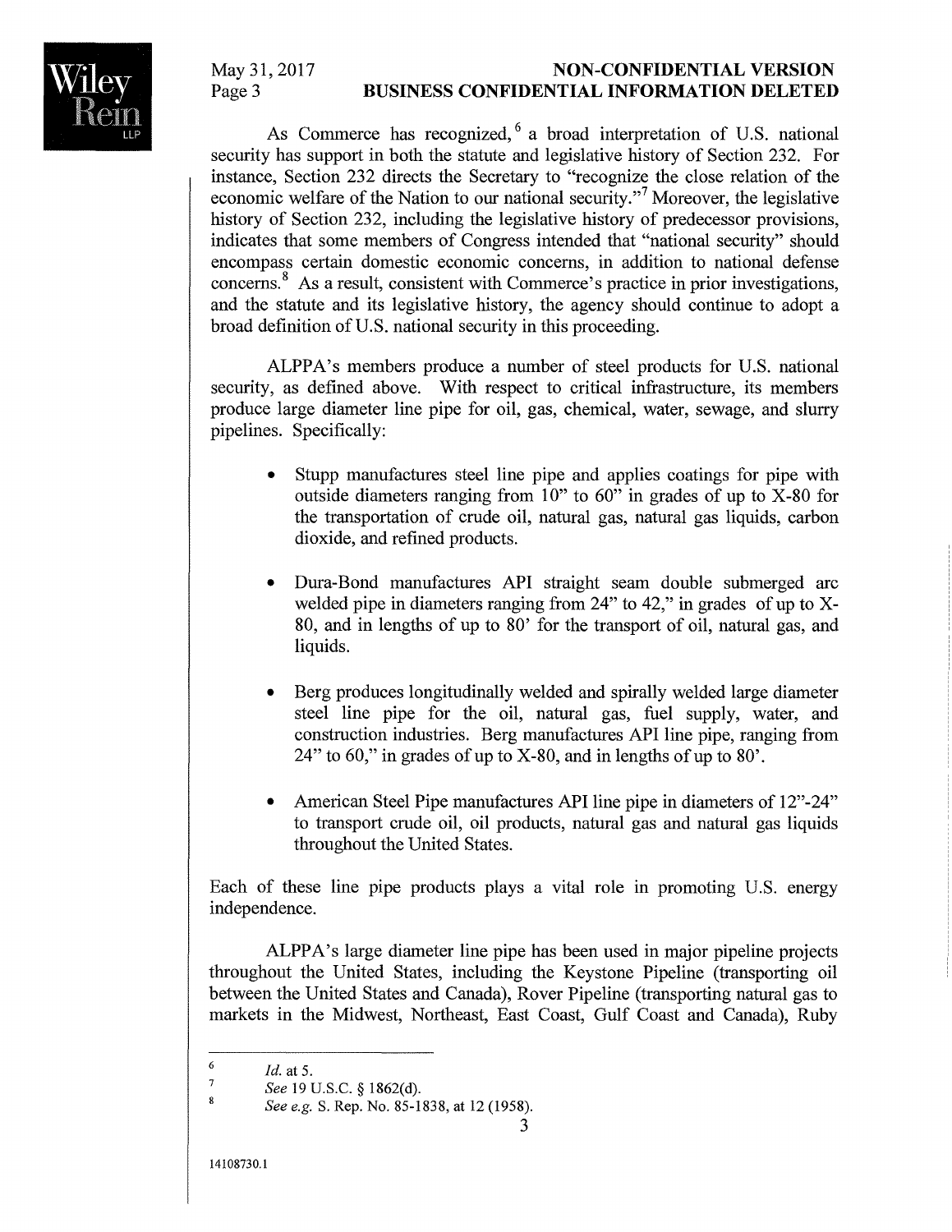#### **NON-CONFIDENTIAL VERSION BUSINESS CONFIDENTIAL INFORMATION DELETED**

Pipeline (transporting natural gas from the Rocky Mountain basins to consumers in California, Nevada and the Pacific Northwest), Dakota Access Pipeline (transporting crude oil from the Bakken fields of North Dakota to Patoka, Illinois), and the Atlantic Coast Pipeline (transporting natural gas to Virginia and North Carolina). ALPPA's line pipe also has been used on projects involving the U.S. Government. For instance, in 2010, [

]. The U.S. Army Corp of Engineers and other U.S. government entities were involved in this project.

ALPPA's members are also proud to supply non-pipe products to the U.S. military. Stupp, for example, started manufacturing bomb bodies for the Air Force and Navy in the early 1970s and continues to manufacture these products today. Stupp also produces steel bridges for U.S. defense applications. Moreover, Dura-Bond participates heavily in lock and dam fabrication work along the Ohio, Monongahela and Allegheny river systems, among others, for the U.S. Army Corp of Engineers. Dura-Bond also supplies steel pipe, sheet piling, H-Beams, and plate used to fabricate critical structures for the U.S. Navy, U.S. Coast Guard, Port Authority of NYNJ, and U.S. Army Corp of Engineers.

#### **B. Imports of Large Diameter Line Pipe are Elevated and Growing**

As is the case with virtually all steel products, U.S. imports of large diameter line pipe have increased significantly in recent years:<sup>9</sup>

> Although sizes of smaller **Korean** welded line pipe are under order<sup>10</sup> and despite the sizeable drop in U.S. demand in 2016, Korean producers have continued to ship substantial volumes of large diameter line pipe to the United States. Korean producers now capture roughly 20 percent of the U.S. market, more than any other import source.

All U.S. import statistics for large diameter line pipe are derived from the U.S. International Trade Commission's DataWeb using the following HTS codes: 7305.11.1030. 7305.11.1060, 7305.11.5000, 7305.12.1030, 7305.12.1060, 7305.19.1030, 7305.19.1060, and 735.19.5000.

<sup>10</sup>A small percentage of large diameter line pipe is covered under the current antidumping duty order on welded line pipe from Korea. *See generally, Certain Welded Line Pipe from Korea and Turkey,* Inv. Nos. 701-TA-525 and 731-TA-120-1261 (final), Publication 4580 (Nov. 2015). However, even this small segment of the domestic large diameter line pipe is not protected from dumped line pipe from Korea. Specifically, the Korean dumping orders on welded line pipe have failed to accurately capture the full magnitude of dumping by Korean producers, a fact underscored by Commerce's recent finding that a "particular market situation" exists in Korea such that the cost of raw materials in that country are distorted. *See* Issues and Decision Memorandum accompanying *Certain Oil Country Tubular Goodsfrom Korea,* 82 Fed. Reg. 18,105 (Dep't Commerce April 17, 2017) (final results) at cmt. 3.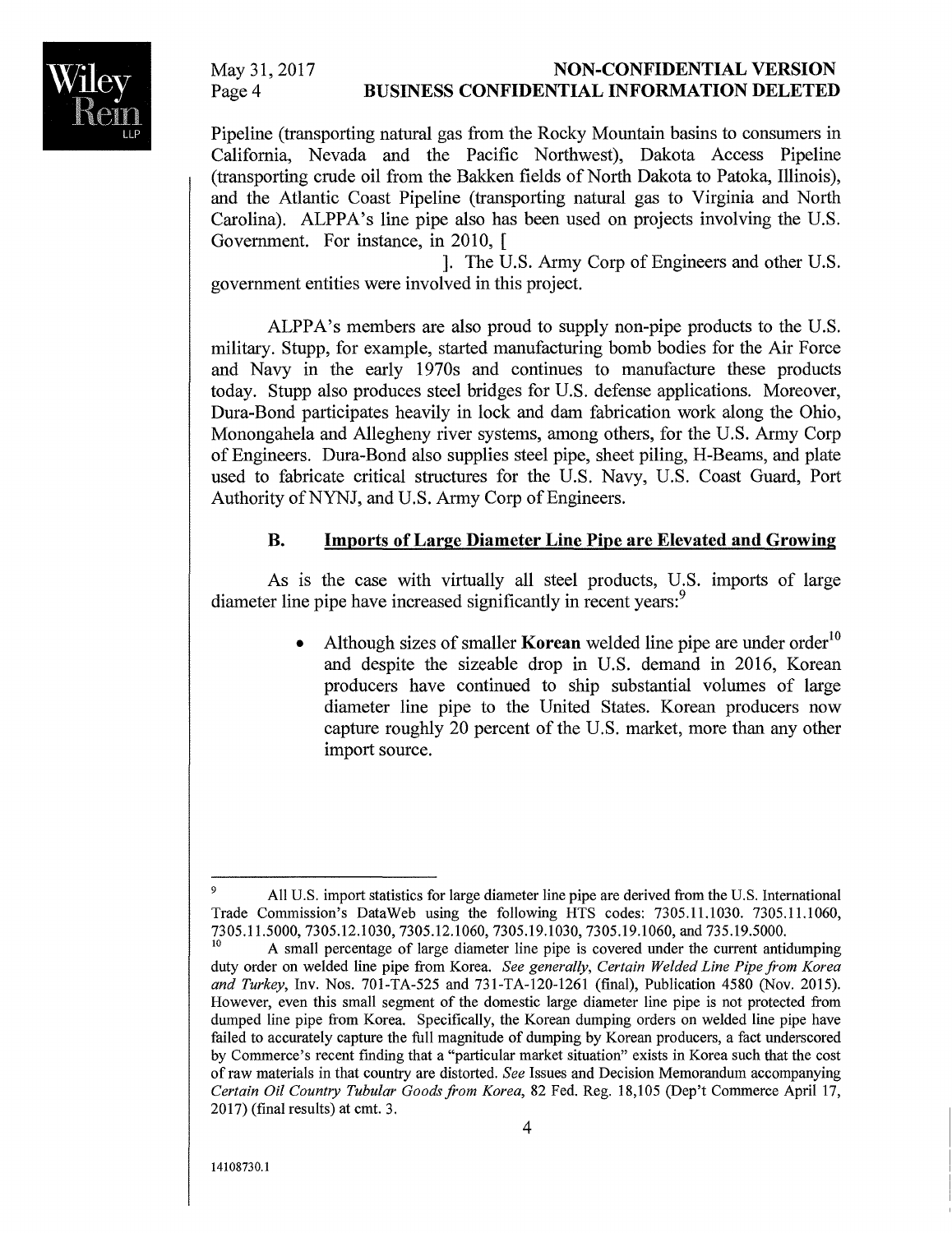## **NON-CONFIDENTIAL VERSION BUSINESS CONFIDENTIAL INFORMATION DELETED**

- **Japanese** volumes almost doubled between 2014 and 2016, increasing from 65,197 tons to 113,353 tons, notwithstanding the antidumping duty order on large diameter line pipe from Japan.<sup>1</sup>
- **Turkish** volumes of large diameter line pipe, which are partially covered under the welded line pipe order, almost tripled during this same period, increasing from  $34,272$  tons to  $116,395$  tons.<sup>12</sup>
- **Greek** volumes of large diameter line pipe increased by 991 percent between 2014 and 2015, and remained significant last year, despite weakened U.S. demand.

U.S. imports of large diameter line pipe are continuing to increase.<sup>13</sup> Specifically, U.S. import volumes of large diameter line pipe were almost 20 percent higher in the first three months of this year than they were during the same period last year. **In** fact, U.S. import volumes in 2017 are on track to exceed 2016 volumes by 36 percent.

These import surges are due, in large part, to rising Chinese excess steel capacity. Because a significant percentage of Chinese steel is subject to trade orders in the United States, Chinese producers are increasingly shipping greater volumes of dumped and subsidized hot-rolled steel, cut-to-length plate, and other steel products, to Korea, Japan, Turkey, and elsewhere. This unfairly traded steel is then being used to produce large diameter line pipe and other value-added products in Korea, Japan, Turkey, etc. for shipment to the U.S. market at lesser duty rates or, in many cases, duty free. Moreover, even in cases where producers in these countries are not purchasing raw material steel inputs from China, the steel inputs purchased must meet the "China price," which translates into lower production costs and prices for their large diameter line pipe exports. As further detailed below, unless broad Section 232 trade relief is imposed, U.S. imports from Korea, Japan, Turkey, Greece, and elsewhere, many of which are sold at unfairly traded prices, are likely to continue rising.

It bears noting that while the United States' large diameter line pipe market is open to imports, many of our largest trading partners have created a protected market for their domestic production. For instance, the World Trade Organization's 2017 Trade Policy Review for Mexico indicates that current tenders for Mexican oil and gas pipeline projects issued by the National Hydrocarbons Commission impose a local content requirement of 25 percent and this requirement will reach 35 percent



<sup>11</sup> *See generally, Certain Welded Large Diameter Line Pipe from Japan,* Inv. No. 731-TA-919 (Second Review), Publication 4427 (Sept. 2013).

As is the case with Korea, a small percentage of large diameter line pipe is covered under the current antidumping duty order on welded line pipe from Turkey. *See generally, Certain Welded*  Line Pipe from Korea and Turkey, Inv. Nos. 701-TA-525 and 731-TA-120-1261 (final), Publication 4580 (Nov. 2015).

U.S. International Trade Commission's DataWeb.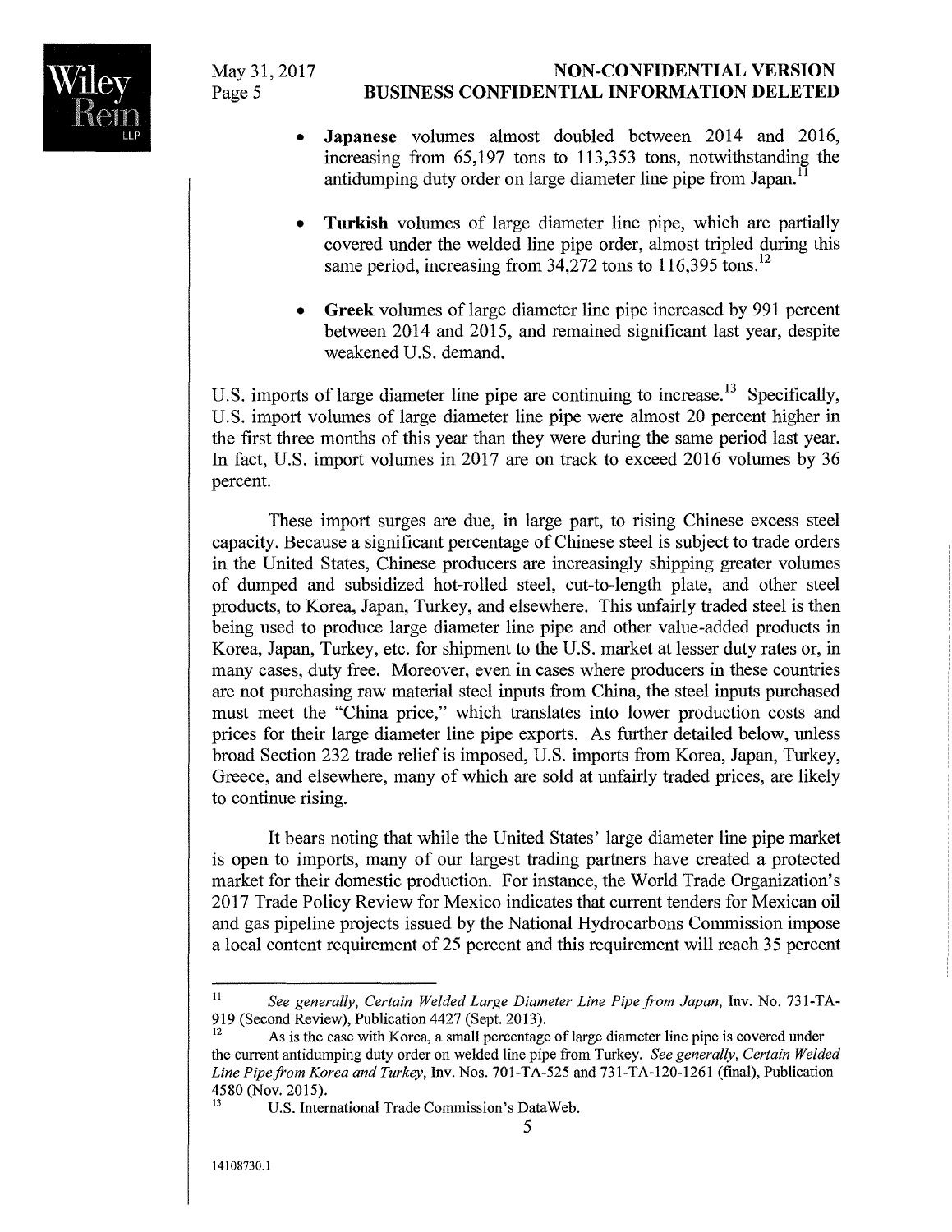### **NON-CONFIDENTIAL VERSION BUSINESS CONFIDENTIAL INFORMATION DELETED**

by the end of 2025.<sup>14</sup> In practice, Mexico's local content requirement for oil and gas pipeline projects may be as high as 50 percent.<sup>15</sup> Furthermore, the Mexican government recently imposed antidumping duties of up to 56.44 percent on U.S. imports of large diameter steel pipe, functionally making U.S. pipe uncompetitive. These duties are severe and unjustified, as both the Mexican government's dumping and injury findings lack support. In other words, while large diameter line pipe imports continue to overwhelm the U.S. market, other countries have imposed trade restrictions severely limiting entry into their markets. For this reason, any Section 232 remedy should include Mexico, unless and until Mexico agrees to alter its restrictions on U.S. imports of large diameter line pipe.

### **C. Imports Threaten the Economic Viability of the Domestic Large Diameter Line Pipe Industry and Its Supplier Base**

These increased imports, which include dumped and subsidized line pipe, have resulted in dramatic declines in the domestic large diameter line pipe industry'S capacity, production, revenue, investment, and employment. To illustrate, [

]. This year, [ ]. [

].

In 2015, the domestic industry was operating at a capacity utilization rate of only 37 percent. Since then, conditions have worsened. The industry is now operating at a capacity utilization rate of well under 30 percent - the lowest that it has been in years. [

].

While some large diameter pipe operations have been idled, others have been shut down completely in response to the import surge. In May 2016,  $\lceil$ 

].

<sup>&</sup>lt;sup>14</sup> World Trade Organization, Mexico Trade Policy Review, WT/TPR/S/352 (Feb. 15, 2017) at 115-116.

Export.gov, Mexico-Upstream Oil and Gas.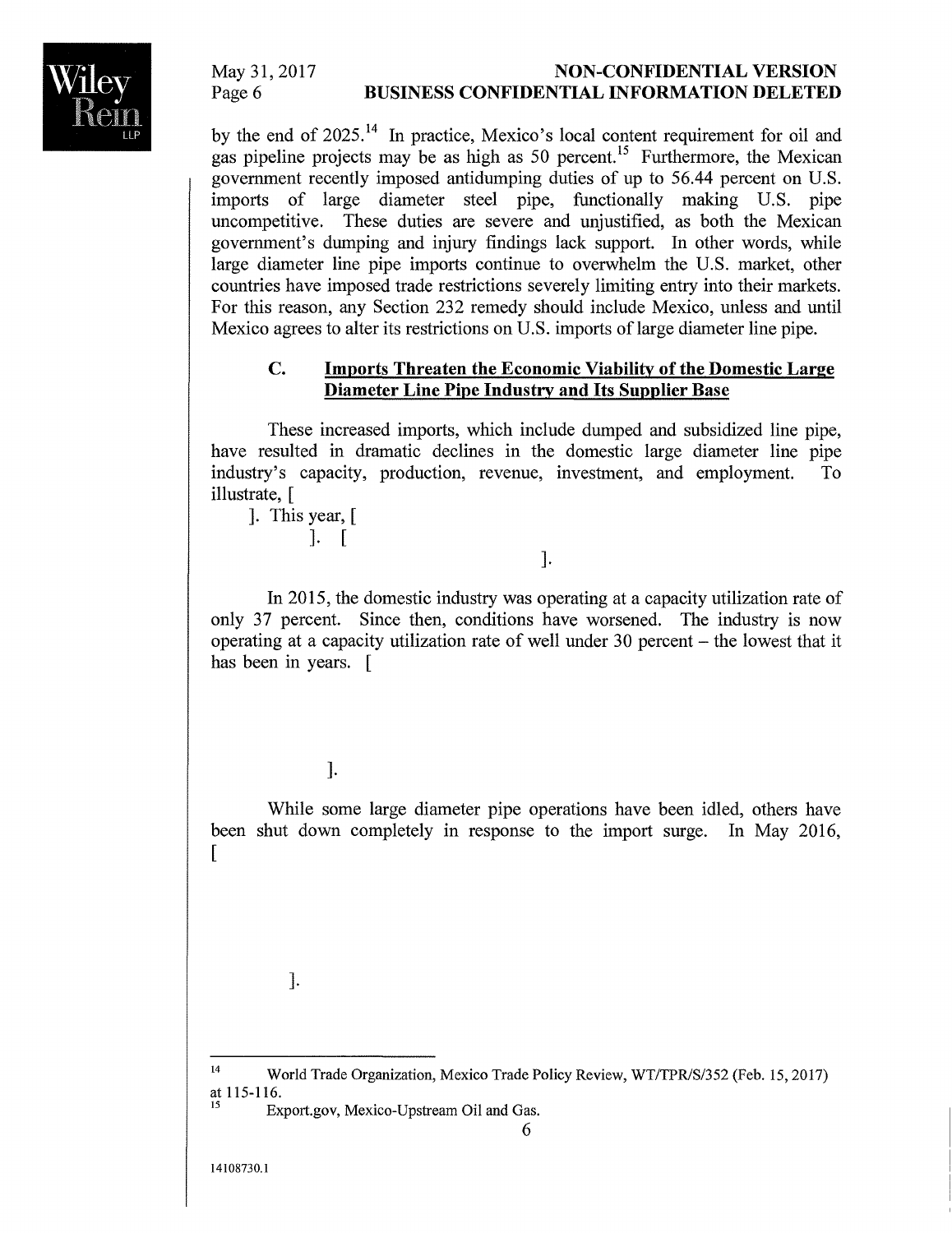#### **NON-CONFIDENTIAL VERSION BUSINESS CONFIDENTIAL INFORMATION DELETED**

In 2014, U.S. Steel Tubular Products was compelled to close its McKeesport Tubular Operations, which had been in operation since the mid-1960s, because the company could no longer sustain its severe losses due to imports. The mill had manufactured 8 5/8" through 20" API line pipe for the oil and gas industry and underwent a massive modernization in anticipation of a market return. Instead, the U.S. market was inundated with imports from Korea and elsewhere and the mill was forced to close. Although Dura-Bond purchased the former USS McKeesport pipe mill in December 2016 and plans to restart the mill this summer, its success will largely depend on whether the import surge continues unabated.

This influx in large diameter line pipe imports has not only adversely impacted the financial and operational performance of the domestic industry, rising imports have also negatively affected its steel suppliers. As U.S. large diameter line pipe sales, capacity, and production have fallen, so too has the industry's purchase of the steel used to produce pipe, sending harmful ripple effects throughout the entire steel supply chain.

As detailed below, the erosion of a healthy large diameter line pipe industry threatens the ability of domestic steel producers to produce both new and existing products for U.S. national security applications, warranting an affirmative finding of threat in this investigation.

## **D. Rising Imports Threaten the Domestic Large Diameter Line Pipe Industry's Ability to Continue Producing Products for U.S. National Security Applications**

In prior investigations, Commerce has made clear that imports can threaten to impair U.S. national security in one of two ways.<sup>16</sup> First, imports can threaten to impair U.S. national security "by fundamentally threatening the ability of U.S. domestic industries to satisfy national security needs."<sup>17</sup> Second, they can threaten to impair U.S. national security by "fostering U.S. dependence on unreliable or unsafe imports."<sup>18</sup> Both conditions are met here.

The domestic large diameter line pipe industry is gradually losing its ability to produce large diameter line pipe to equip the U.S. military, respond to disasters, and modernize increasingly aging infrastructure. As previously indicated, ALPPA's members supply a variety of different line pipe products for oil, gas, and other pipeline projects throughout the United States. They also produce steel munitions, bridges, and other products for U.S. military use. The domestic industry cannot keep producing these products if the import crisis persists. Domestic large diameter line pipe production and capacity have fallen significantly, and with domestic facilities idled and workforces reduced, the U.S. industry's ability to supply large diameter line pipe is gradually eroding. The same is true with respect

<sup>16</sup>  Iron Ore and Semi-Finished Steel Report at 6-7.

<sup>17</sup>  *Id.* 

<sup>18</sup>  *Id.*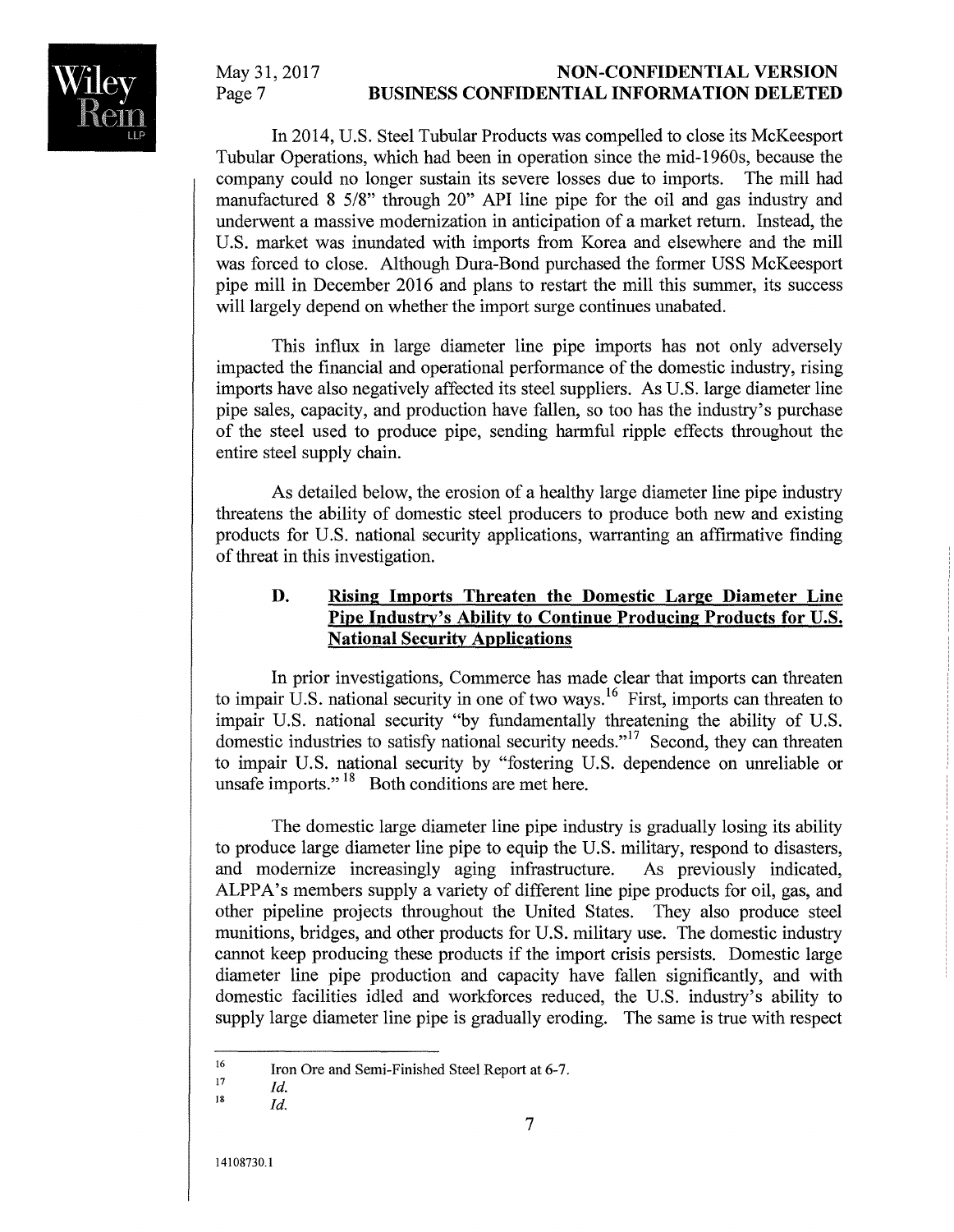#### **NON-CONFIDENTIAL VERSION BUSINESS CONFIDENTIAL INFORMATION DELETED**

to its steel suppliers. These trends will continue if not worsen in the absence of trade relief.

The industry's ability to develop new steel products to meet evolving national security needs is also in jeopardy. ALPPA's members have made significant investments in recent years to produce the highest performance large diameter line pipe for the most demanding U.S. military and critical infrastructure applications. Stupp added a second mill to its operations in 2009, and has invested more than [ ] in facilities and equipment in the last 10 years. In 2012, American Steel Pipe invested \$80 million in a new facility to increase its capacity, only to subsequently idle one of its two mills because of the import surge. Berg made significant upgrades to its technology in 2013. Dura-Bond purchased the former McKeesport pipe mill in 2016 and has invested heavily in its facilities to add new processes and techniques. Their steel surpliers also have made critical investments to remain technologically innovative.<sup>1</sup>

Investments, expansions, and upgrades such as these are necessary to keep the domestic industry vibrant and strong. The health of the industry also depends on its ability to retain a skilled, experienced workforce, from chemists to engineers to mill operators. Yet, as President Trump recently acknowledged, if the present situation persists, "it may place the American steel industry at risk by undermining the ability of American steel producers to continue investment and research and development, and by reducing or eliminating the jobs needed to maintain a pool of skilled workers essential for the continued development of advanced steel manufacturing.",20

With the loss of U.S. production, capacity, and steelmaking capabilities comes a dangerous dependence on foreign steel to supply U.S. national security needs.<sup>21</sup> According to a recent report by the Alliance for American Manufacturing:

Relying on foreign steel becomes a critical concern when the U.S. needs to increase military production in order to meet the demands of a current or impending conflict. Moreover, a reliable domestic steel production capability is vital for our critical homeland infrastructure ... Without a domestic production capability, the United States would risk reliable steel supply for vital homeland infrastructure in a crisis or in the aftermath of a catastrophe, such as an earthquake or hurricane...The result of loss of our domestic

<sup>19</sup>*See generally, Carbon and Alloy Steel Cut-to-Length Plate from Brazil, South Africa, and Turkey,* Inv. Nos. 731-TA-1319, 1326, and 1328 (final), Publication 4664 (Jan. 2017), *Carbon and Alloy Steel Cut-to-Length Plate/rom China,* Inv. Nos. 701-TA-560 and 731-TA-1320 (final), Publication 4675 (March 2017).

<sup>20</sup>*See* Presidential Memorandum for the Secretary of Commerce re: *Steel Imports and Threats to National Security* (April 20, 2017).

*<sup>21</sup>See* Alliance for American Manufacturing: Steel Import Surge Threatens U.S. National Security (Spring 2006).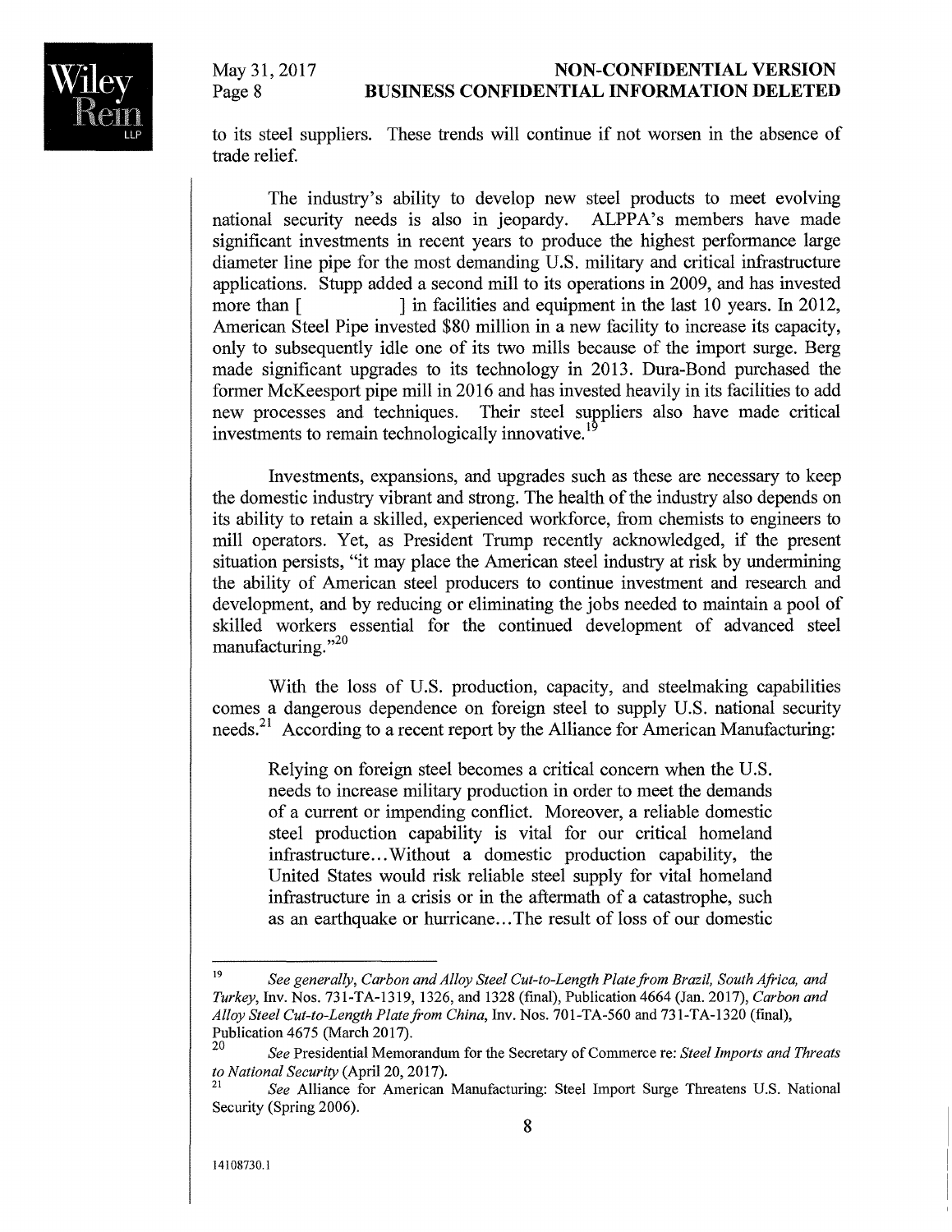#### **NON-CONFIDENTIAL VERSION BUSINESS PROPRIETARY INFORMATION DELETED**

production capability would be reduced security preparedness in the face of higher costs, uncertain supply, quality concerns, and extended construction schedules.<sup>22</sup>

A robust U.S. national security depends on a reliable source of domestic energy and the steel products necessary to transport that energy. However, the United States is becoming increasingly dependent on unreliable sources of supply to satisfy its large diameter line pipe needs. Korea and Turkey are two of the largest exporters of large diameter line pipe to the United States.<sup>23</sup> Yet, neither country is a "safe" foreign supplier,<sup>24</sup> given current geopolitical conditions. As such, the United States' increasing reliance on both countries for large diameter line pipe is a threat to U.S. national security.

Given that imports threaten to impair the capability of the U.S. industry to satisfy national security needs, and the United States is becoming increasingly dependent upon unreliable sources of supply, the Secretary should conclude that imports of large diameter line pipe threaten U.S national security.

#### **IV. THE PRESIDENT SHOULD IMPLEMENT BROAD RELIEF TO ADDRESS THE STEEL IMPORT CRISIS**

As discussed above, the U.S. national security implications of the domestic large diameter line pipe industry's current state (and that of its steel suppliers) are significant. The sustained surge of large diameter line pipe imports into the U.S. market has had a crippling effect on the domestic industry and its steel suppliers. Imports have negatively impacted their production, capacity, and employment, undermining their ability to continue producing existing products for U.S. national security applications and to develop new products. Put simply, the United States is nearing the point where it will be depending on other countries for steel products that are essential to our national defense and critical infrastructure unless much needed action is taken to address the current steel import crisis.

To ensure that the large diameter line pipe industry, its supplier base, and the broader steel industry are strong and viable in the long-term, and continue meeting U.S. national defense and critical infrastructure needs, broad trade relief is necessary. Specifically, ALPPA recommends an across-the-board tariff on all steel products, including large diameter line pipe, from all countries. As part of this relief, the tariff should apply for three years or more, to allow U.S. investment and readjustments, and the Administration's response should be designed to fully address the global overcapacity crisis, and its distortive impact on global raw steel

<sup>22</sup>*See* Alliance for American Manufacturing: Steel Import Surge Threatens U.S. National Security (Spring 2006) at 6; *see also* Remaking American Security: Supply Chain Vulnerabilities & National Security Risks Across the U.S. Defense Industrial Base, Brigadier General John Adams, U.S. Army (Retired).

<sup>&</sup>lt;sup>23</sup> See U.S. International Trade Commission's DataWeb.<br><sup>24</sup> Iron Ove and Sami Finished Steel Beneat at 2

Iron Ore and Semi-Finished Steel Report at 2.